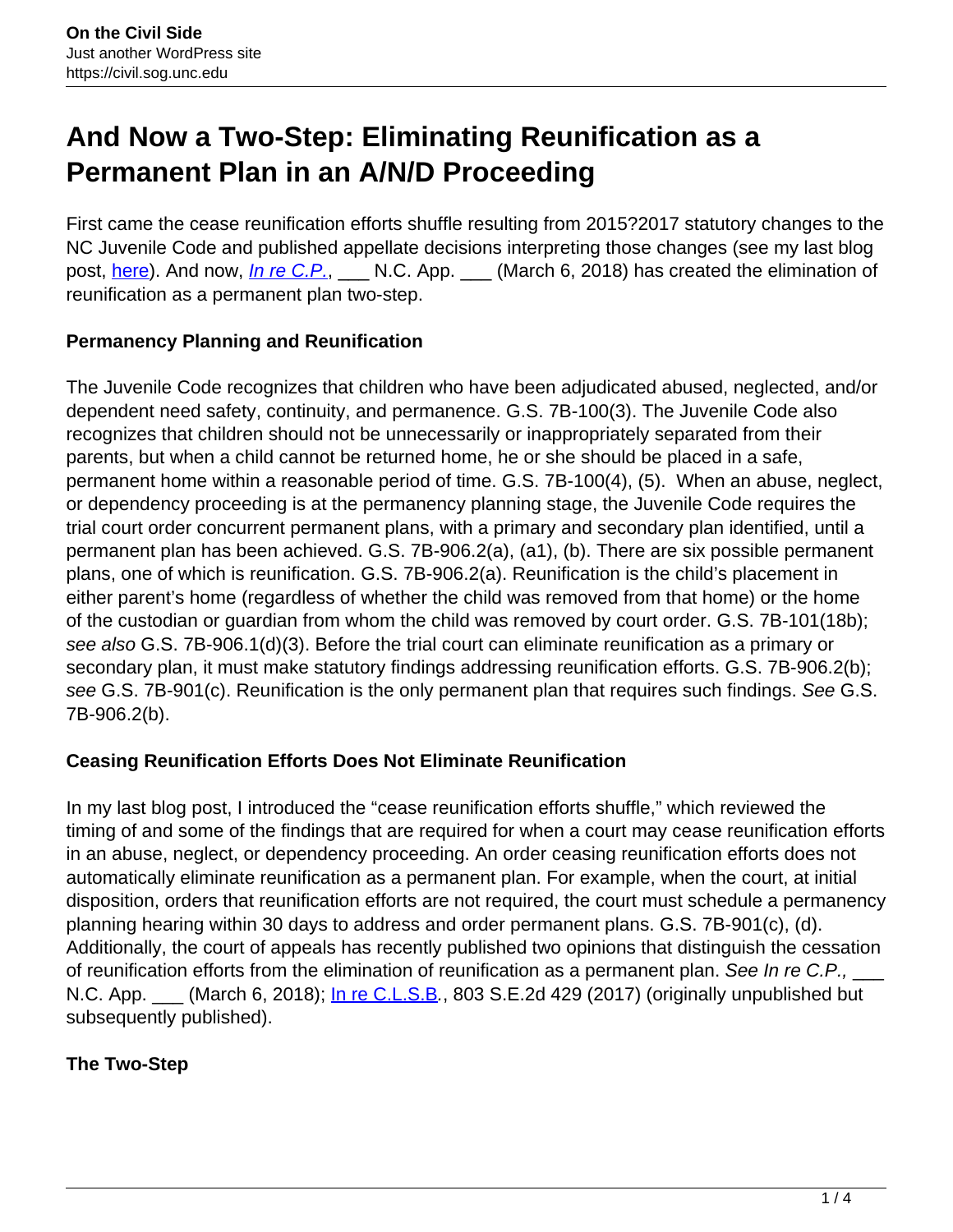In In re C.P., the court of appeals establishes a two-step process at permanency planning for when reunification may be eliminated: (1) the first permanency planning hearing and (2) all subsequent permanency planning hearings. The opinion raises several unanswered questions, which are posed in this post. But first, the two-step.

## **Step One: The First Permanency Planning Hearing – Reunification Is Required**

In In re C.P. the court of appeals addressed the mother's challenge to an adjudication, initial disposition, and permanency planning hearing. The court of appeals rejected mother's challenge that the trial court could not hold the adjudicatory, initial dispositional, and first permanency planning hearings on the same day after concluding the Juvenile Code does not forbid this practice. But, the court of appeals agreed with the mother that the trial court erred when it failed to order reunification as a concurrent plan during that first permanency planning hearing. The court of appeals held that that at the *initial* permanency planning hearing, the trial court must order reunification as a primary or secondary concurrent permanent plan. The reasoning for the holding is based on language in G.S. 7B-906.2(b) that states "reunification shall remain a primary or secondary plan . . . . [which] presupposes the existence of a prior concurrent plan which included reunification." (emphasis in original). Slip op. at 5. The opinion does not distinguish when an initial permanency planning hearing has been accelerated as a result of an initial dispositional order that ceases reunification efforts. Therefore, it appears the holding applies even when reunification efforts have been previously ceased.

#### **But, reunification efforts may be ceased.**

Even though reunification must be one of the two concurrent permanent plans ordered at this first permanency planning hearing, reunification efforts may be ceased so long as the required findings in G.S. 7B-906.2(b) have been made. In re C.P. (citing  $\ln$  re H.L., 807 S.E.2d 685 (2017) and the requirement that it follow the precedent established by the prior published opinion but noting its disagreement with that opinion and need for resolution through an en banc hearing or a decision by the NC Supreme Court; affirming the portion of the order ceasing reunification efforts; vacating portion of the order that failed to include reunification as a concurrent permanent plan). Cf. In re A.A.S., \_\_\_ N.C. App. \_\_\_, slip op. at 10 (March 20, 2018) (stating "during concurrent planning, DSS is required to continue making reasonable reunification efforts until reunification is eliminated as a permanent plan").

When ceasing reunification efforts at a permanency planning hearing, other recent appellate opinions have held that findings under G.S. 7B-906.2(d) are also required. In re  $D.A., \_\_\_N$  N.C. App. \_\_\_ (March 6, 2018) (vacating and remanding permanency planning order eliminating reunification efforts with mother for additional findings under G.S. 7B-906.2(d)); In re K.L., 802 S.E.2d 588 (2017) (vacating in part, reversing in part, and remanding permanency planning order eliminating reunification efforts for additional findings under G.S. 7B-906.2; discussing findings under G.S. 7B-906.1(d) & (e)).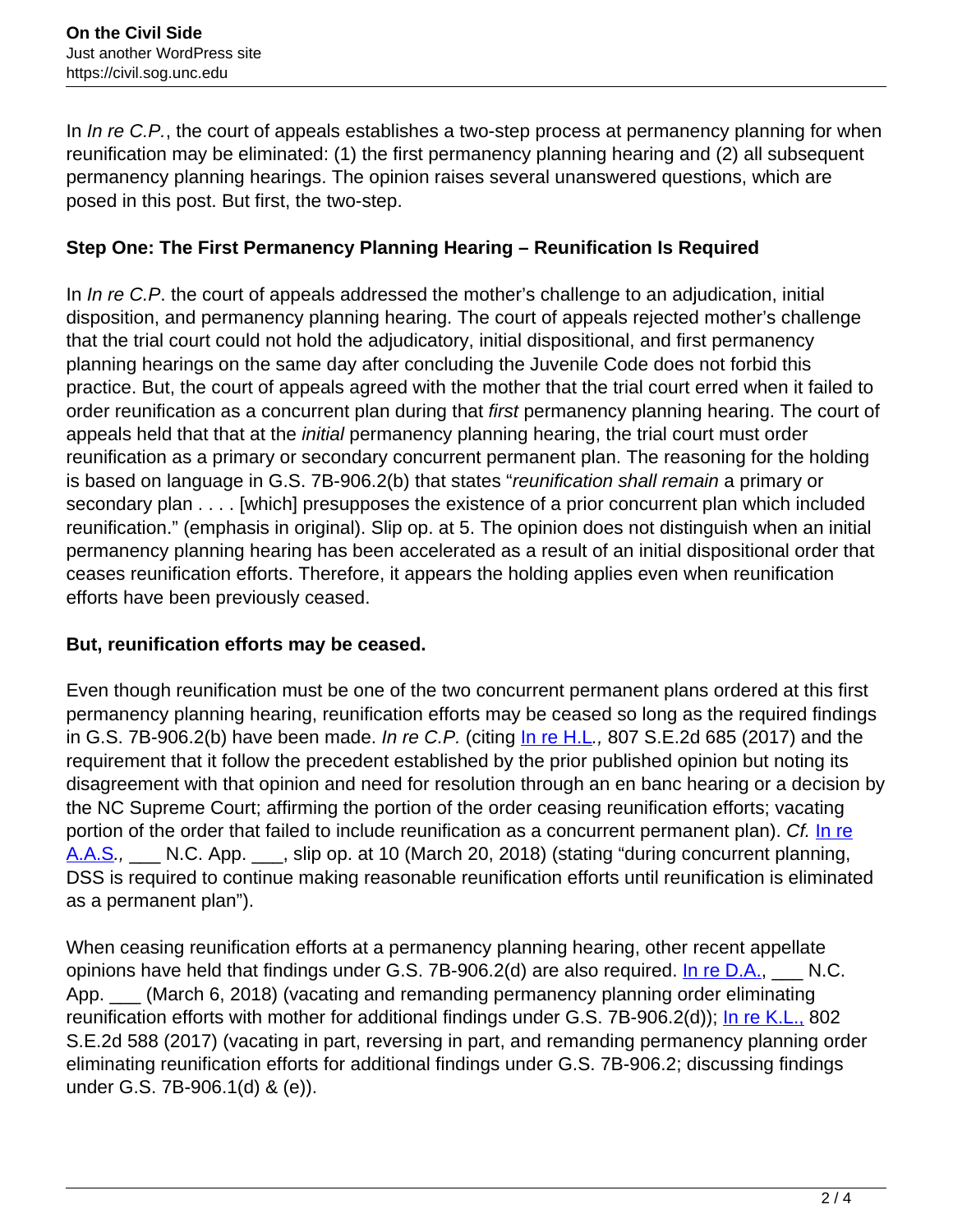#### **Step Two: The Second or Subsequent Permanency Planning Hearing ? Reunification May Be Eliminated**

The court may order the elimination of reunification as a plan at a second or subsequent permanency planning hearing. See G.S. 7B-906.2; In re C.P. If there was not a prior order ceasing reunification efforts, the court will need to make the required findings to cease reunification efforts before eliminating reunification as a permanent plan.

#### **Unanswered Questions Arising from the Two-Step**

- 1. When the trial court enters a permanency planning order with a primary and secondary plan identified, it must order DSS "to make efforts toward finalizing the primary and secondary permanent plans…." G.S. 7B-906.2(b). What efforts are required to achieve what is likely to be a secondary (versus primary) plan of reunification when DSS has been relieved of providing reunification efforts? For example, are efforts to arrange for visitation if visitation is ordered, maintain a case plan of conditions for the parent, and respond to a parent's communication (e.g., answer and return phone calls and/or emails) sufficient? Practically, does the burden of arranging for and obtaining services switch to the parent? See In re L.G.I., 227 N.C. App. 512, 516 (2013) (trial court order stated "the parents have an opportunity, without reunification efforts on the part of the Department, to work their case plan, remain drug free, comply with the terms and conditions of the Family Service Case Plan and demonstrate their ability, desire and commitment to provide proper care for their daughter").
- 2. When an order ceases reunification efforts (either at initial disposition or the initial permanency planning hearing) but cannot eliminate reunification as a permanent plan until the second permanency planning hearing, is the reunification plan really achievable? If not, is the purpose of concurrent planning defeated? Should that second permanency planning hearing be scheduled as soon as possible so that a different concurrent plan may be ordered? See G.S. 7B-906.1(b) (15 days' notice). If so, what is the impact on the juvenile court docket? If not, is there an impact on the child achieving a safe, permanent home within a reasonable period of time? See G.S. 7B-100(5); 7B-101(18); 7B-906.1(d)(3), (g).
- 3. When an order ceases reunification efforts before the second or subsequent permanency planning hearing, what findings about reunification efforts must the court make before eliminating reunification as a permanent plan? See, e.g., G.S. 7B-906.1(d)(3); 7B-906.2(d). Practically, how can the court make any findings other than reunification efforts were not provided as they were previously ceased by court order?